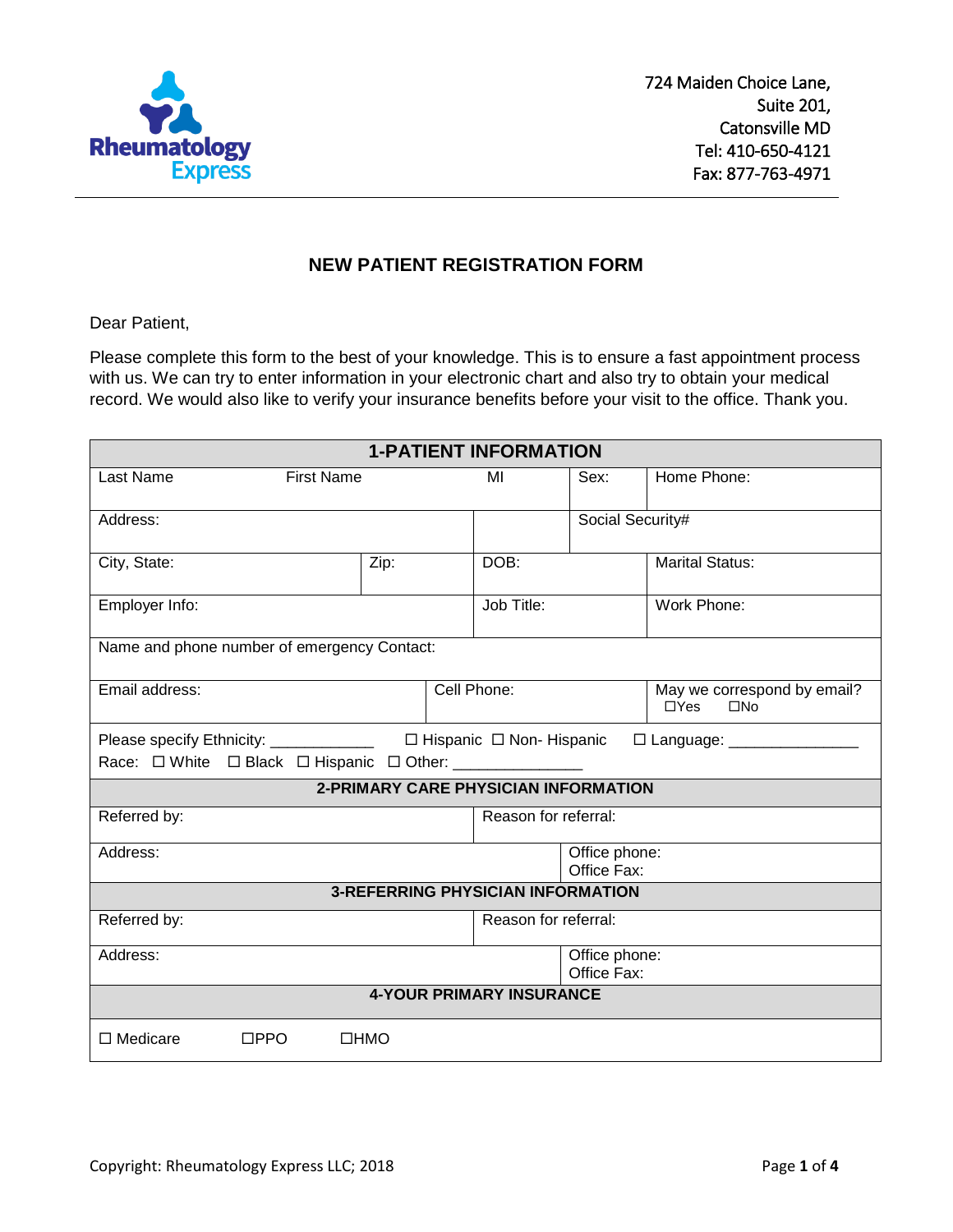

| <b>5-FINANCIAL RESPONSABILITY</b>       |                        |                      |  |  |
|-----------------------------------------|------------------------|----------------------|--|--|
| Name of person financially responsible: | DOB:                   | Relation to patient: |  |  |
| Address:                                | <b>Social Security</b> | Phone:               |  |  |

### **6- INSURANCE INFO**

**Primary Insurance Name, ID Number, Group Number**

#### **Name of Insured person, DOB, Phone, address, relation to patient**

# **7- MEDICAL HISTORY**

Do you now or have you ever had: (check if "yes")

- $\Box$  Anemia
- $\square$  Arthritis
- $\Box$ Asthma
- □ Bleeding/ Blood
	- **Disorder**
- $\Box$  Breasts cancer
- □ Cancer:
- □ Cataracts
- $\Box$  Colitis
- □ Depression
- $\square$  Constipation
- □ Emotional/Mental Illness
- □ Emphysema Epilepsy/seizures
- □ Glaucoma
- □ Hay Fever
- □ Heart Problems
- $\Box$  Hepatitis Jaundice
- $\Box$  High Blood pressure
- □ HIV/AIDS
- 
- $\Box$  Lupus
- □ Polymyalgia Rheumatica
- (PMR)
- □ Kidney Stones
- □ Liver disease
- □ Osteoporosis
- Migraine Headache
- □ Stroke
- $\Box$  Thyroid disease
- $\Box$  Tuberculosis/TB
- $\Box$  Rheumatoid Arthritis
- □ Other: \_\_\_\_\_\_\_\_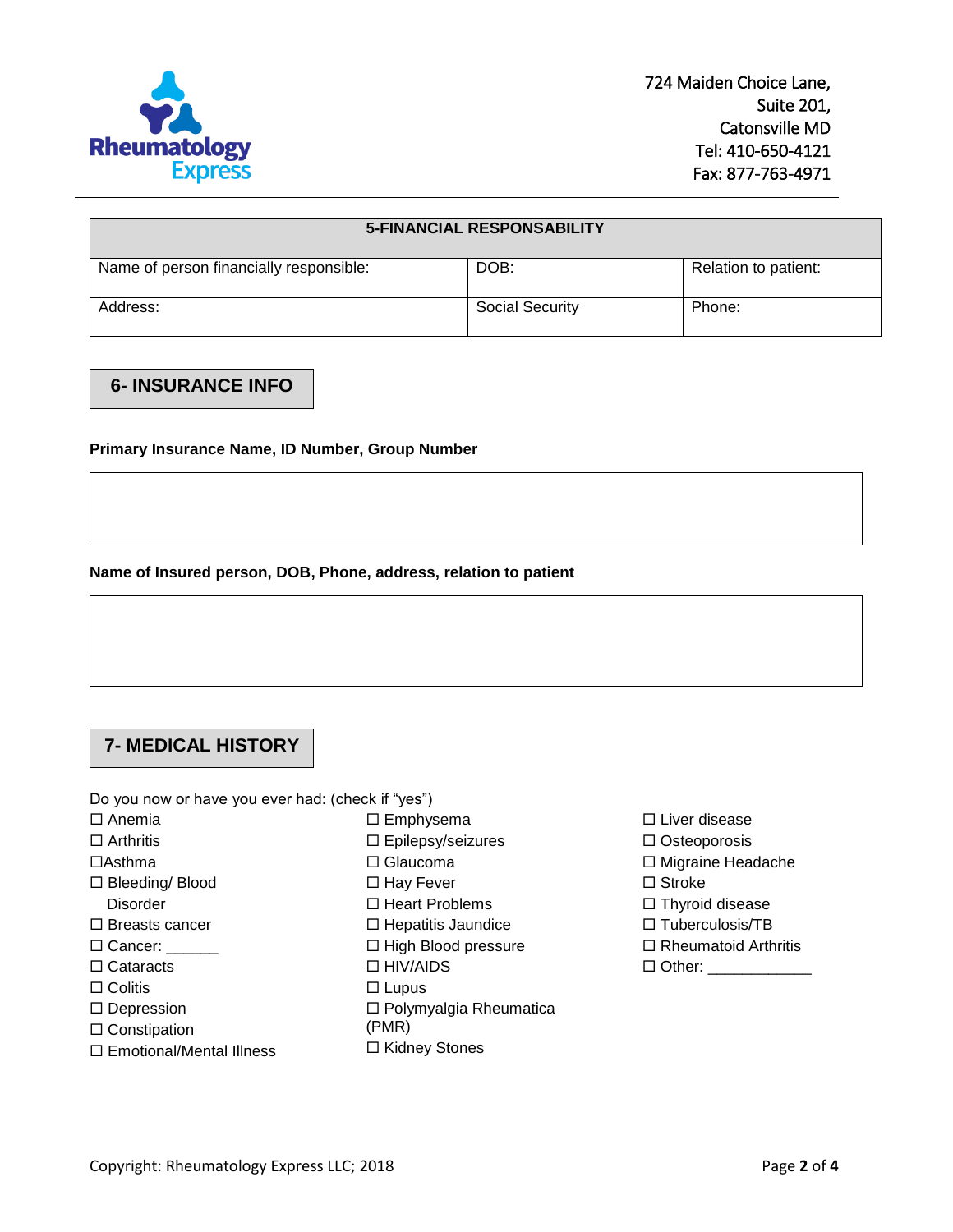

### **8- SURGICAL HISTORY**

| Surgical Procedures /Serious Injuries /Ilnesses | Year | Physician | Hospital |
|-------------------------------------------------|------|-----------|----------|
|                                                 |      |           |          |
|                                                 |      |           |          |
|                                                 |      |           |          |
|                                                 |      |           |          |

Have you been hospitalized in the past year, if so why?\_\_\_\_\_\_\_\_\_\_\_\_\_\_\_\_\_\_\_\_\_\_\_\_\_\_\_\_\_\_\_\_\_\_\_\_\_\_\_\_\_

| Any Previous Fractures? □ Yes □ No Describe:   |  |  |
|------------------------------------------------|--|--|
| Any other serious injuries? □Yes □No Describe: |  |  |

#### **9- MEDICATIONS**

| Pha<br>nm⊢.<br>Nar<br>$\mathbf{v}$<br>1171<br>_____ | ___ | ער<br><u>пл</u><br>$\sim$ $\sim$ $\sim$ $\sim$ $\sim$ $\sim$ $\sim$ |  |
|-----------------------------------------------------|-----|---------------------------------------------------------------------|--|
|                                                     |     |                                                                     |  |

Address: \_\_\_\_\_\_\_\_\_\_\_\_\_\_\_\_\_\_\_\_\_\_\_\_\_\_\_\_\_\_\_\_\_\_\_\_\_\_\_\_\_\_\_\_\_\_\_\_\_\_\_\_\_\_\_\_\_\_\_\_\_\_\_\_\_\_\_\_\_\_\_\_\_\_\_\_\_\_\_\_\_\_\_

List all medications you are currently taking which have been ordered by a doctor (including inhalers )and all over the counter drugs. Please list prescribed medication first .. right side describe medication you have stop using and why.

| Name of Medicine/Dose/ Frequency | <b>WHY</b><br>Medicine you stop using |
|----------------------------------|---------------------------------------|
|                                  | . .                                   |
|                                  | <u>.</u>                              |
| ာ.                               | ≏<br>. ა.                             |
| →.                               | -4.                                   |

## **10- ALLERGIES**

Medications/ list describe: \_\_\_\_\_\_\_\_\_\_\_\_\_\_\_\_\_\_\_\_\_\_\_\_\_\_\_\_\_\_\_\_\_\_\_\_\_\_\_\_\_\_\_\_\_\_\_\_\_\_\_\_\_\_\_\_\_\_\_\_\_

 $\Box$  Food  $\Box$  Animals  $\Box$  Latex  $\Box$  Tape  $\Box$  pollen  $\Box$  Eggs  $\Box$  iodine  $\Box$  Nuts